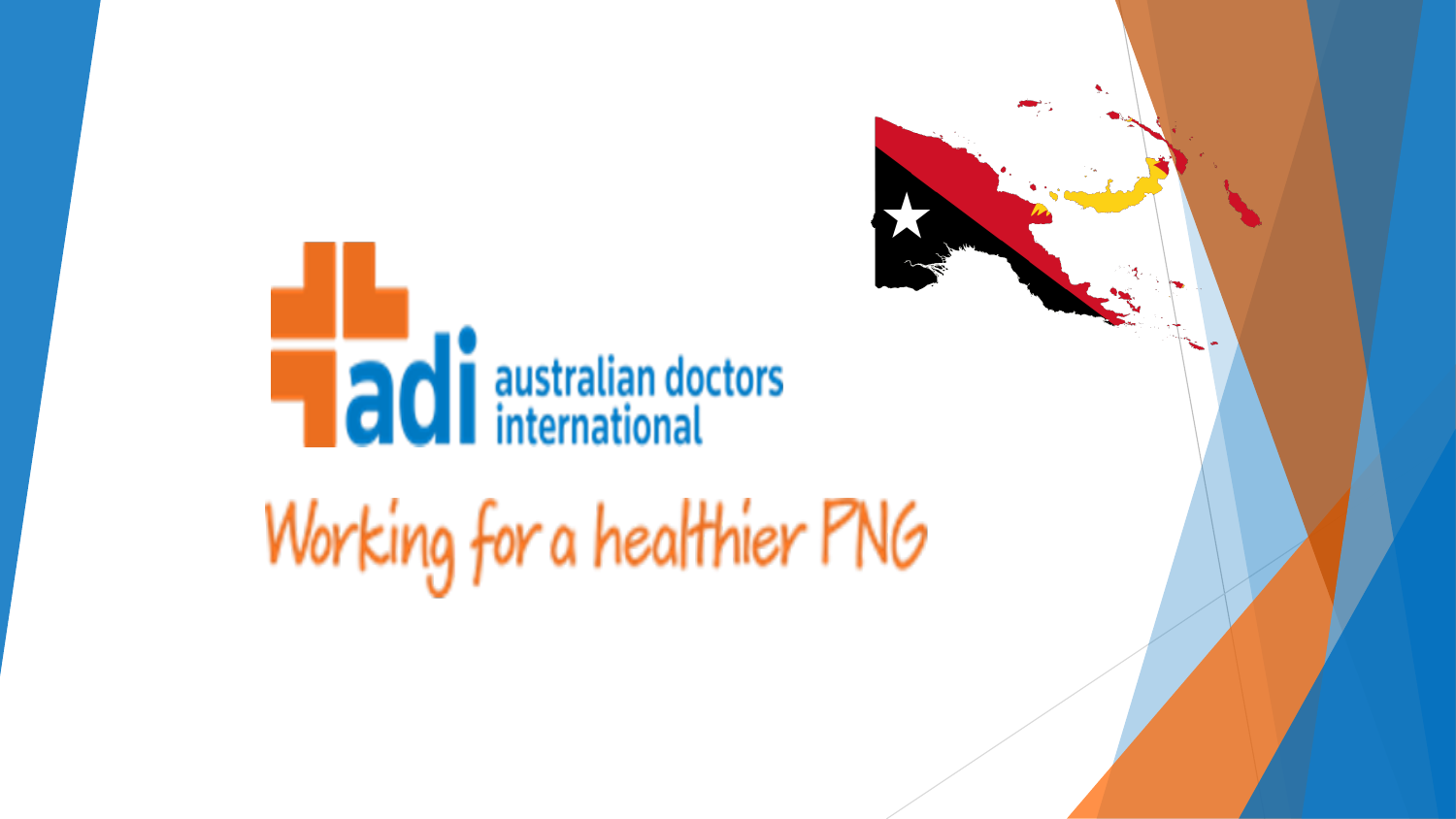Integrated patrols and in-service programs

health care delivered remotely

professional development for front-line rural health workers

- Reaching rural and remote communities where 63% living >4 hour from a territory hospital
- Meeting health care needs malaria, TB, maternal health, dental and eye
- 142 service days per year
- 80% of health workers have attended an inservice training
- Training is on topics that address health priorities and fill knowledge gaps

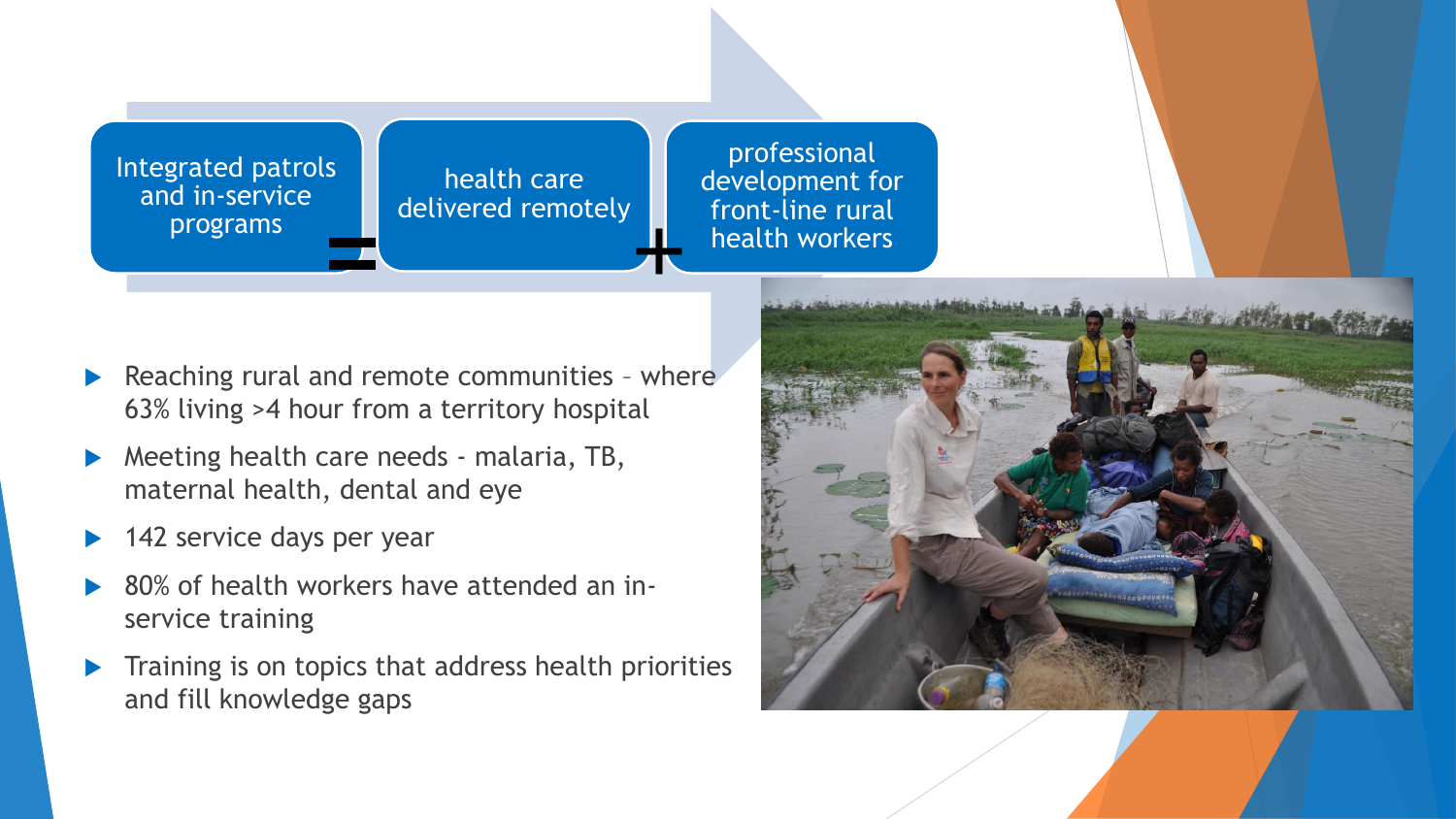# Reaching rural and remote communities

We start with the **most difficult** and **most remote**



Patients seen, by remoteness

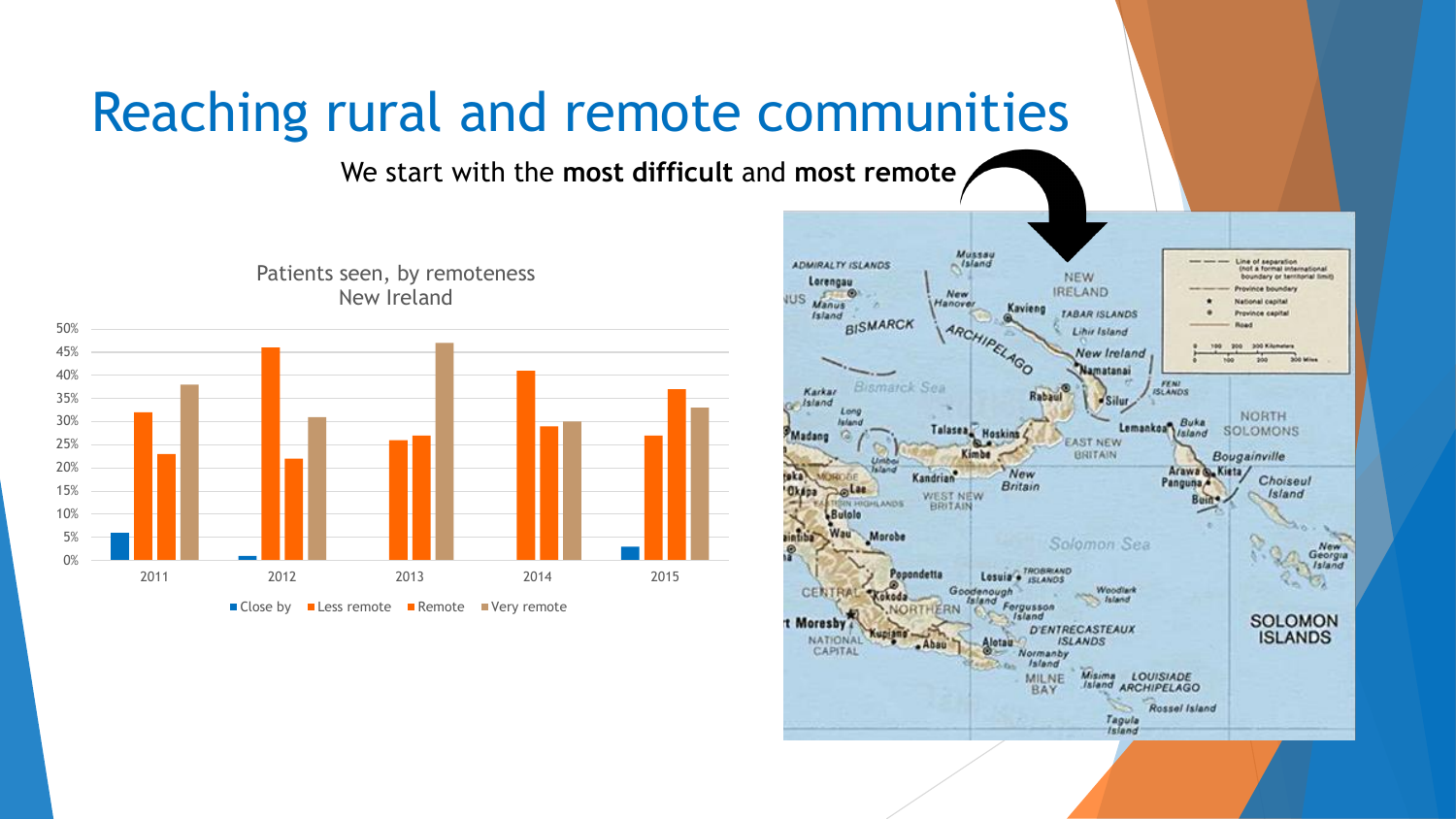#### **Where we aim to meet a broad number of health needs**



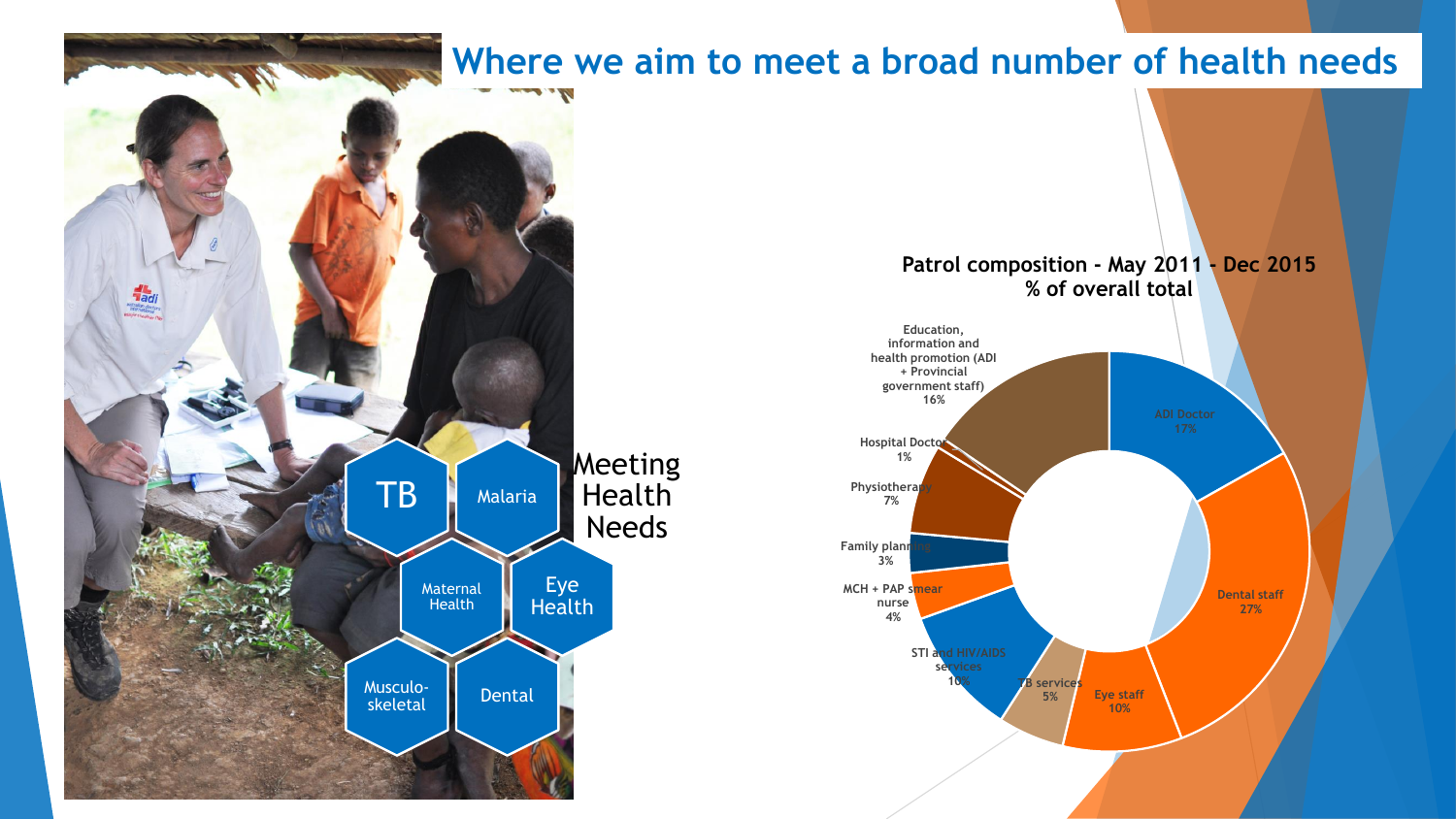## We average 142 service days per year

- Patrols visit one location for 1 to 2 days depending on the size of the population
- Each patrol is on average 8 days long the ADI doctor see 30-40 patients per day while on patrol
- Patrol staff are sourced from Provincial Health, Kavieng Hospital and District Health



- The mix of staff is capped by the capacity of cars and boats (roughly 12 staff).
- $\blacktriangleright$  The innovation of the patrol is in the integration of the allied team and increased opportunities for complementary diagnosis, treatment, management and education.

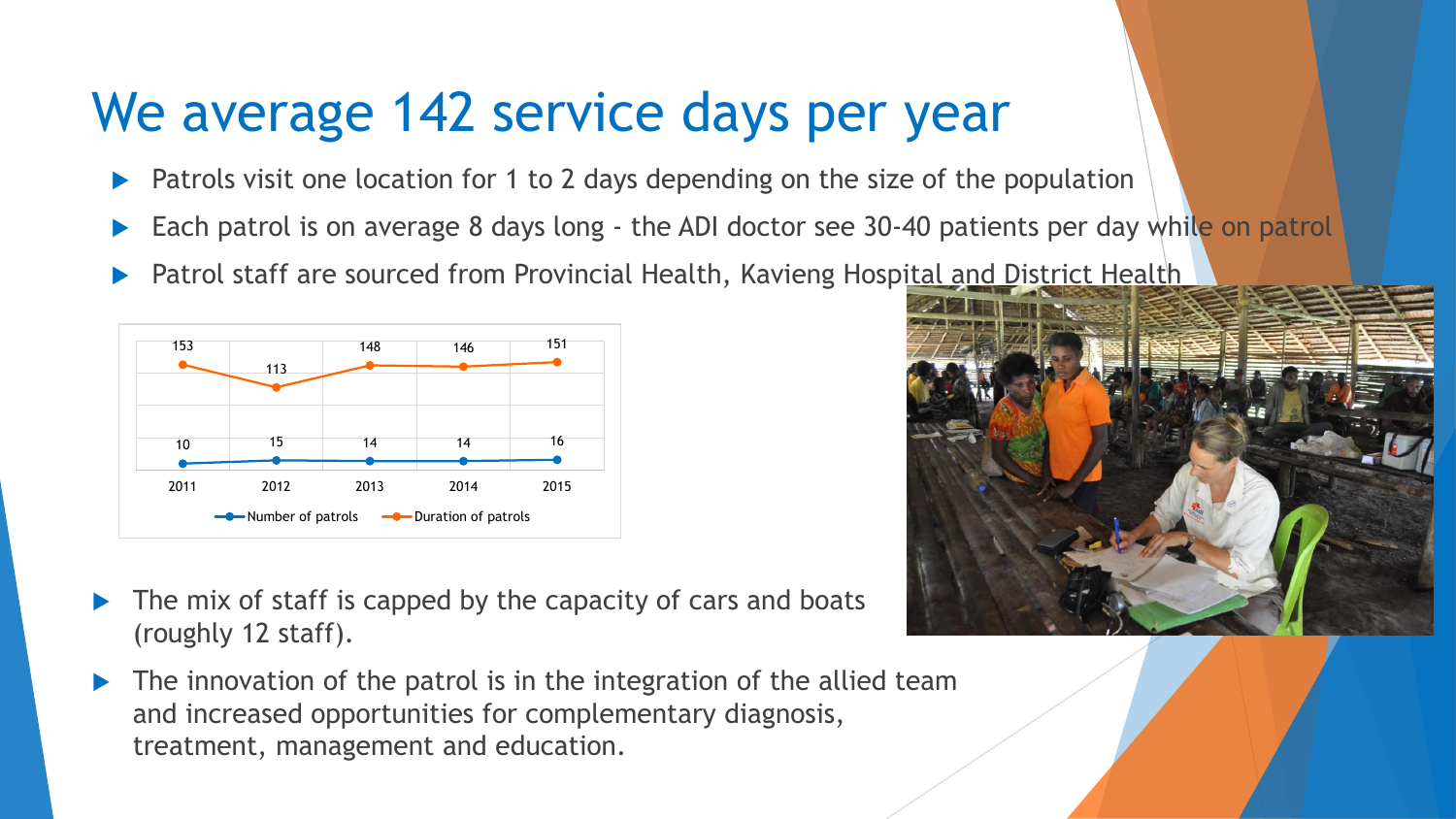80% of all New Ireland rural and remote health workers have attended an in-service training in the past 3 years



#### Why we provide training?

- •The ADI patrol only at one location for 1/365 days, so we need sustainable frontline solution
- *"There are currently inadequate staffing numbers and skill level to deal with the patient load". (Lipek subhealth centre, New Ireland)*
- •ADI has trained 190 health workers (out of total rural pool of 235) over the 2013-15 period
- •The majority of attendees are clinical health workers/ community health workers (54%) or nursing officers (32%). Most attendees are government based (56%), followed by church based health workers (38%).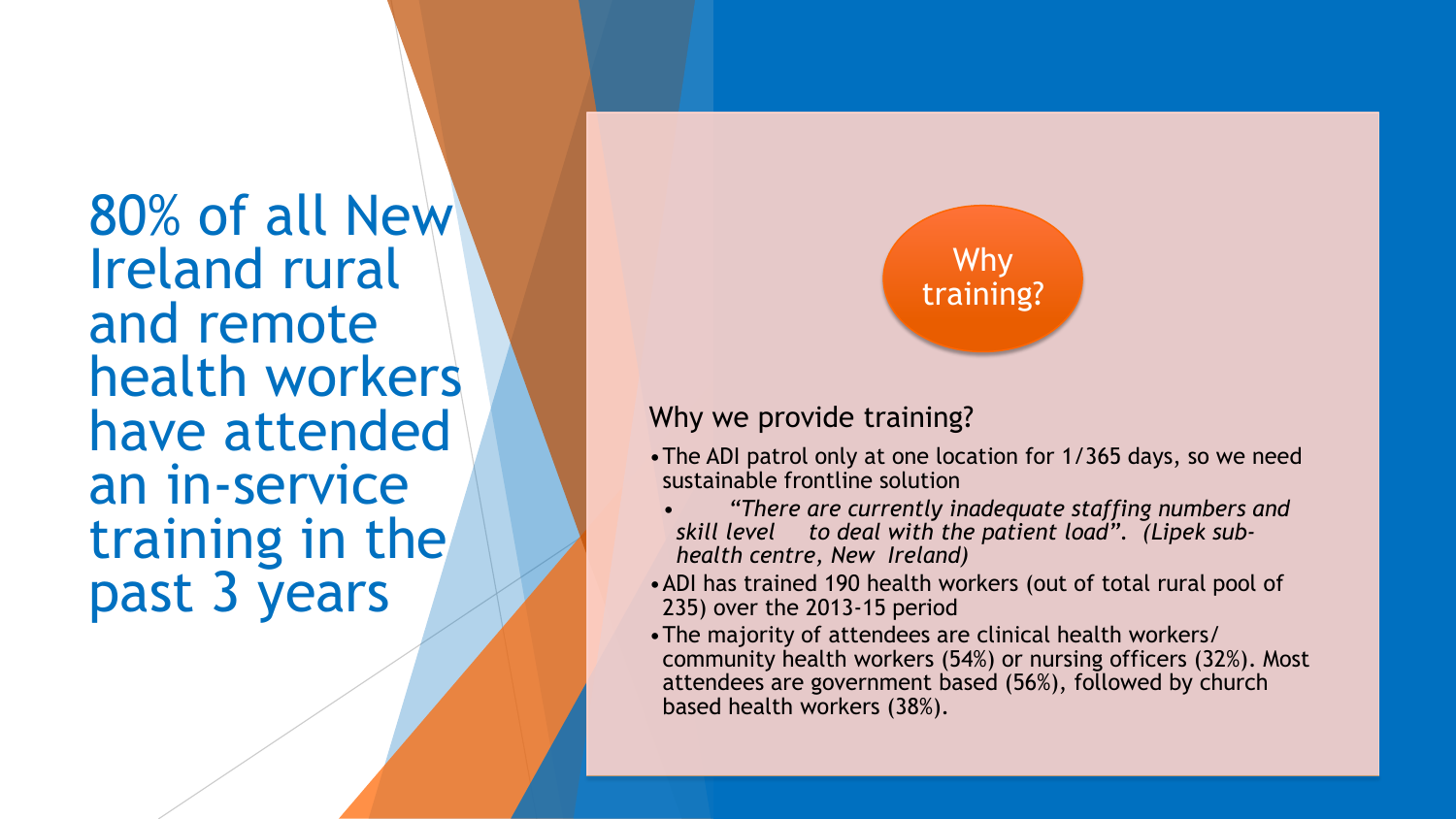# Training is on topics that address health priorities and fill knowledge gaps

| $In-$<br>service<br>date | <b>Number</b><br>attende<br>$es*$ | <b>Topic</b>                                                                                           |
|--------------------------|-----------------------------------|--------------------------------------------------------------------------------------------------------|
| Apr-13                   | 68                                | Maternal health, child health,<br>TB, HIV/AIDS, STIs, drug<br>therapies                                |
| Apr-14                   | 64                                | Maternal health, TB, malaria,<br>drug therapies                                                        |
| <b>Sep-14</b>            | 18                                | Pathology and lab methods                                                                              |
| <b>Apr-15</b>            | 12                                | <b>Family planning</b>                                                                                 |
| $May-15$                 | 51                                | TB, child protection, HIV/AIDS,<br>lifestyle diseases, hygiene and<br>healthy islands, family planning |

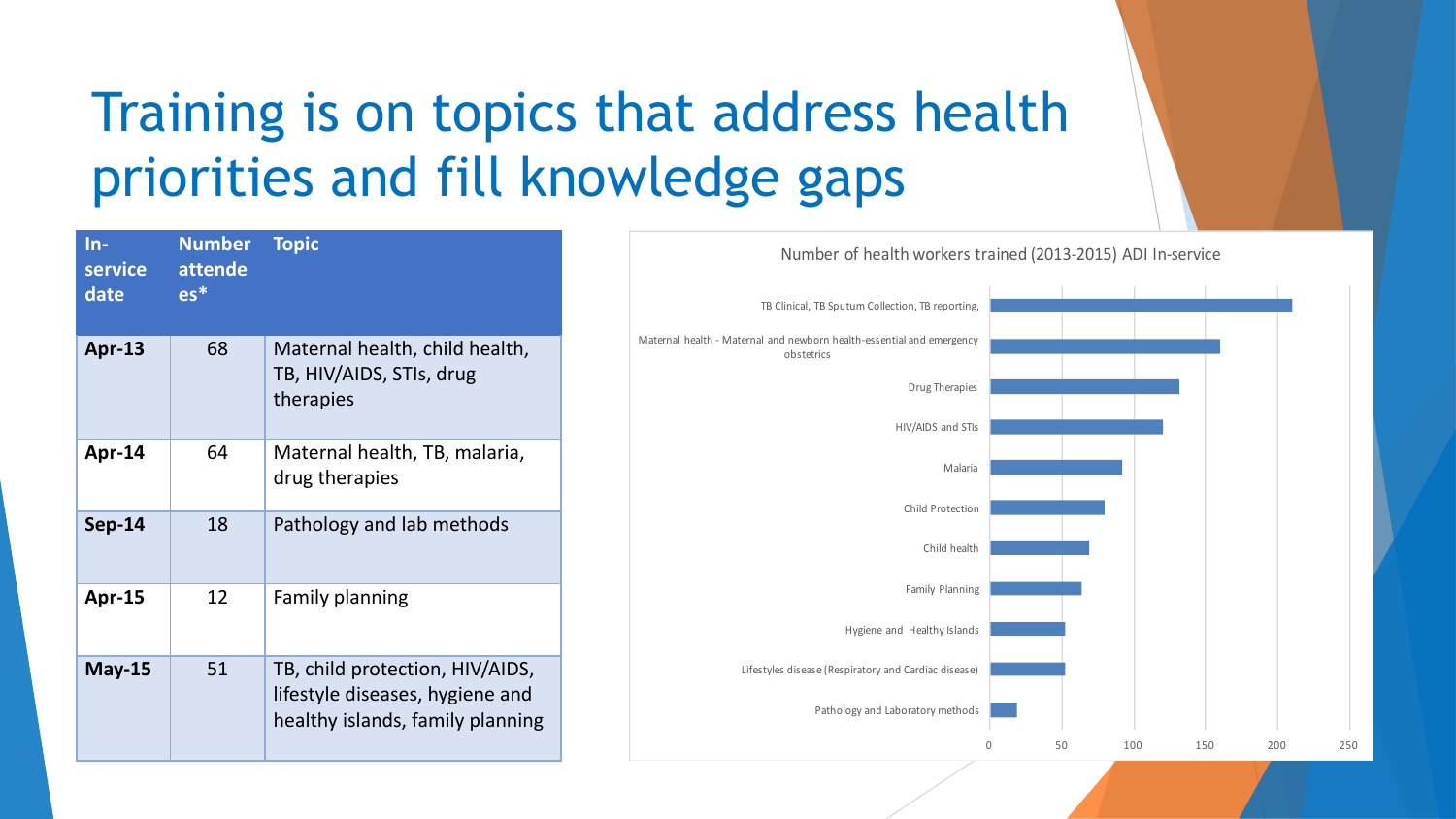### ADI is out on the frontline with a unique model that focusses on partnership and "boots on the ground" training and treatment

- ADI unique model that works
- Based on strategic partnership with Provincial Health and the local Hospital
- $\triangleright$  Program implemented with co-funding from industry and provincial government with ADI supported by DFAT
- Average cost per examination conducted by ADI doctors is 22 kina (~AUD\$10)
- Low cost because of the use of PNG Provincial health staff, an experienced *volunteer* Australian Doctor and local supplier relationships and support.